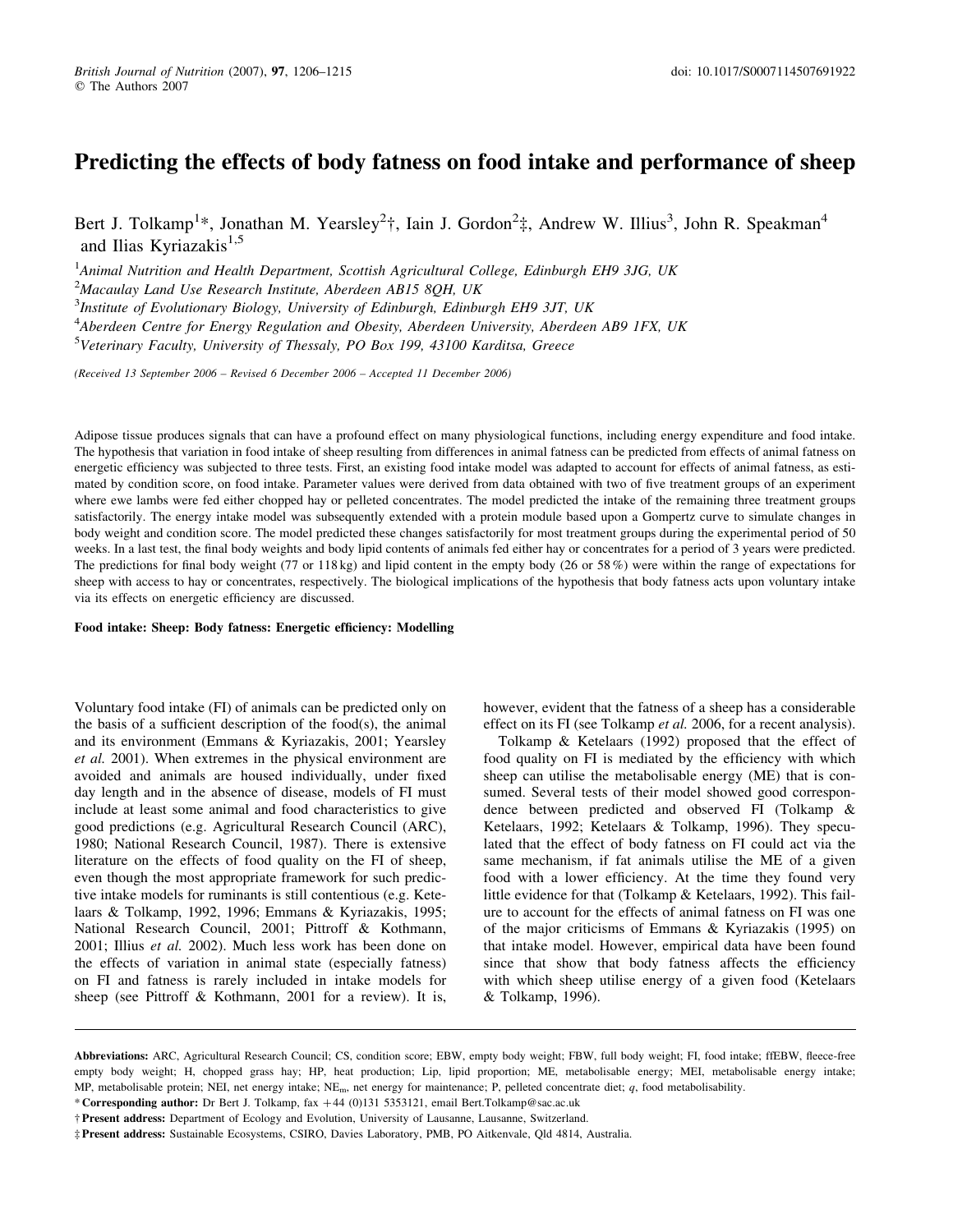In addition, a likely mechanism for such an effect of fatness on energetic efficiency has now been identified. Adipose tissue produces signals (particularly in the form of the hormone leptin) that have a profound effect on a variety of metabolic and physiological processes, and on animal behaviour (e.g. Houseknecht et al. 1998; Schneider et al. 1998; Macajova et al. 2004). An increase in body lipid content results in an increase in plasma leptin concentration (Delavaud et al. 2000). Such an increase is associated with both an increase in energy expenditure (Wang et al. 1999) and a decrease in FI (e.g. Friedman & Halaas, 1998). This seems very relevant in the context of the present paper because, if leptin affects energetic efficiency, then the model of Tolkamp & Ketelaars (1992) can be adapted to include effects of animal fatness on FI.

It is, therefore, the first objective of this paper to construct a predictive FI model based on the assumption that body fatness affects the efficiency with which ME is utilised. The model is parameterised and subjected to a first test using data collected with lambs. The second objective is to expand this FI model to predict lamb performance (in terms of changes in body weight and lipid content), using a simulation model, and to test the predictions against data obtained with sheep. Finally, the model is used to predict how food quality and body fatness interact to determine the final body weight and lipid content of animals that have long-term access to a single food.

#### Material and methods

## The rules used in the intake model

Effects of food quality on energetic efficiency in sheep. To describe effects of food quality on the efficiency of energy utilisation in ruminants, a standard equation has been adopted in the UK (see ARC, 1980; Agricultural & Food Research Council, 1993). It is a 'diminishing rate of return' model in the shape of a Mitscherlich equation:

$$
NEI = B(1 - \exp^{(-p \times MEI)})
$$
 (1)

In agreement with the ARC (1980), in Equation 1 the metabolisable energy intake (MEI) and net energy intake (NEI) are scaled with the net energy for maintenance  $(NE_m)$ , all measured in MJ/d, to make the model applicable across animals with different  $NE<sub>m</sub>$ . B and p are model parameters that can be estimated directly with Equation 1 from data sets of measured MEI, NEI and  $NE<sub>m</sub>$  or indirectly from the efficiency of ME utilisation for maintenance and gain (see ARC, 1980). Parameter  $B$  represents the asymptote of the equation and  $p$  is a rate parameter that determines how quickly NEI approaches  $B$  as MEI increases. Food quality affects both the  $B$  and the  $p$ parameters. Table 1 gives the ARC's (1980) preferred values for  $B$  and  $p$  for foods of different metabolisability  $(q, i.e.$ the ratio of the ME and gross energy contents of a food). Table 1 shows that, as q increases, the values for B and  $p$  systematically increase and decrease, respectively.

The relationship between parameters B and p. Figure 1 shows a plot of  $p$  against  $B$  values for sixty-five foods as estimated in 551 respiration trials with 222 cattle and sheep (from Blaxter & Boyne, 1970). The plot shows that there is an almost inverse relationship between parameters  $B$  and  $p$  and that for a given  $B$  value, there is little variation in  $p$  value.

Table 1. Agricultural Research Council's (1980) preferred estimates for parameters B and p in the model  $NEI = B \times (1 - \exp^{(-p \times MEI)})$  in relation to food metabolisability  $q$  (the ratio of the food's metabolisable energy to gross energy content)

| q    | В    | р     | $B \times p$ |  |
|------|------|-------|--------------|--|
| 0.35 | 1.81 | 0.505 | 0.91         |  |
| 0.40 | 1.98 | 0.453 | 0.90         |  |
| 0.45 | 2.18 | 0.406 | 0.89         |  |
| 0.50 | 2.40 | 0.365 | 0.88         |  |
| 0.55 | 2.67 | 0.326 | 0.87         |  |
| 0.60 | 2.98 | 0.291 | 0.87         |  |
| 0.65 | 3.36 | 0.258 | 0.87         |  |
| 0.70 | 3.82 | 0.227 | 0.87         |  |
| 0.75 | 4.39 | 0.198 | 0.87         |  |

Table 1 shows that the products of the preferred values for B and  $p$  as given by the ARC (1980) vary little around their mean value of 0·88. This mean is similar to the mean value  $(0.89)$  of the product of B and p for the large data set depicted in Fig. 1. These data show, therefore, that there is almost no effect of food quality on the product of  $B$  and  $p$ . Table 1 and Fig. 1 show that the assumption  $B \times p = 0.89$  gives a good description of the data. We have used this relationship for the development of our model and discuss its implications later.

The effects of energetic efficiency on intake of different foods in mature sheep. Tolkamp & Ketelaars (1992) have shown that the voluntary FI of sheep that are offered different food qualities can be quite accurately predicted by an optimisation model that is based on assumed benefits and costs. In this model, the benefits of feeding are directly proportional to NEI and the costs are directly proportional to oxidative metabolism (Tolkamp & Ketelaars, 1992). These costs can be derived directly from Equation 1. Heat production (HP)



**Fig. 1.** The relationship between the parameters p and B in the model NEI =  $B \times (1 - \exp^{(-p \times \text{MEI})})$  for sixty-five different foods ( $\bullet$ , as read from Fig. 2 in Blaxter & Boyne, 1970) and according to the Agricultural Research Council's (1980, p. 104) preferred values ( $\Box$ , as in Table 1). Also shown are the curves  $p = 1/B$  (- - -) and  $p = 0.89/B$  (--).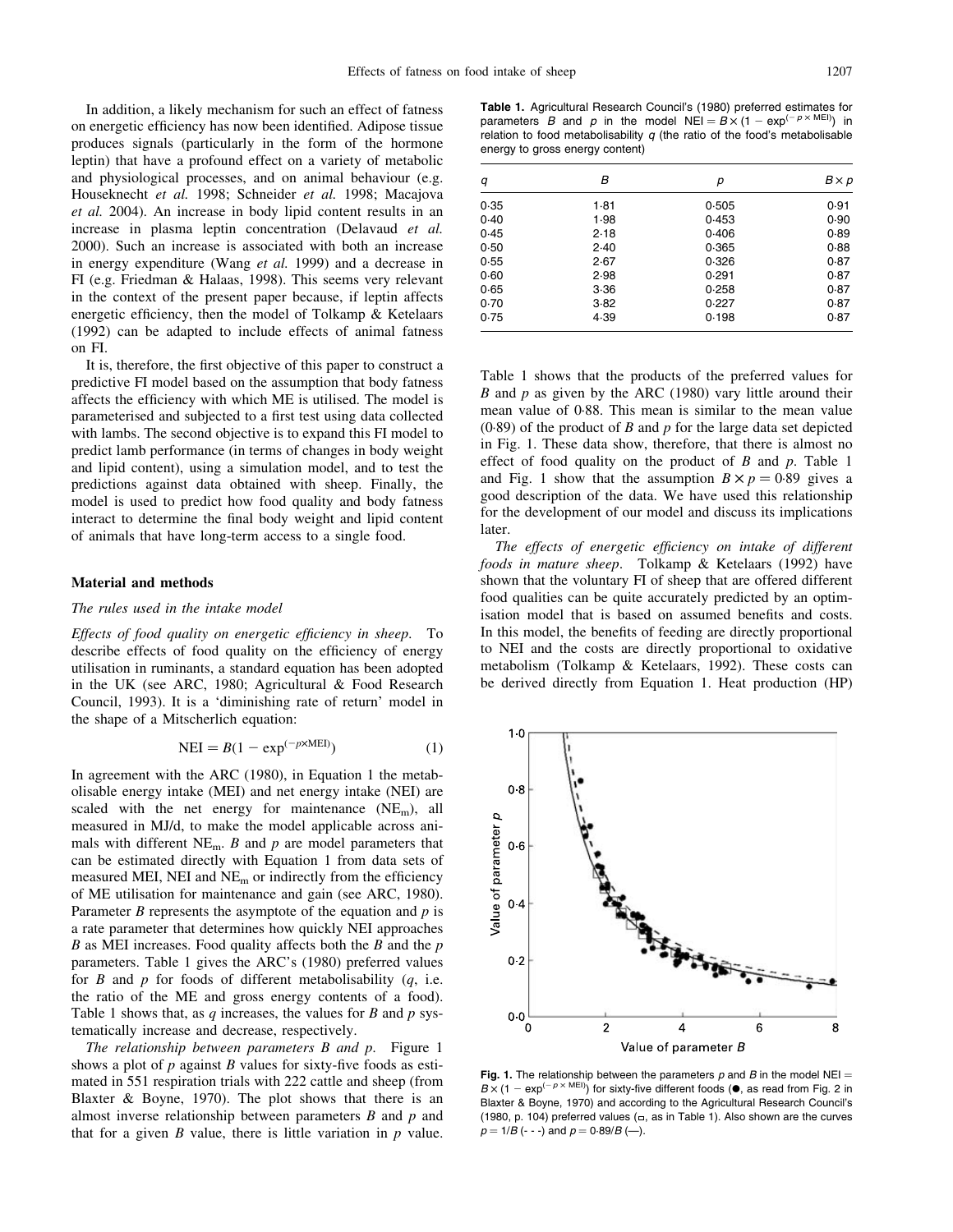scaled with  $NE<sub>m</sub>$  is by definition equal to MEI – NEI + 1. To estimate oxygen consumption  $(V<sub>O2</sub>)$ , expressed in  $1/d$ ) from HP, effects of intake level relative to maintenance on RQ have to be taken into account. We used the equation:

$$
V_{O2} = HP \times (50.76 - 2.125 \text{ NEI})
$$
 (2)

based on Blaxter's (1989) calculations, for that purpose. For each food quality, the NEI and, consequently, the MEI at which the ratio  $NEIV<sub>O2</sub>$  reaches its maximum value can then be calculated (see later). This is the predicted *ad libitum* intake for this food (see Tolkamp & Ketelaars, 1992; Ketelaars & Tolkamp, 1996, for extensive discussions of the model).

Modelling the effects of animal state (fatness) on food *intake.* The equality  $B \times p = 0.89$  reduces Equation 1 to an equation with only one parameter since  $p$  can be replaced with 0·89/B:

$$
NEI = B \times (1 - \exp^{(-0.89 \text{ MEI}/B)})
$$
\n(3)

The benefit/cost ratio is then given by Equation 4:

NEI/V<sub>O2</sub> =
$$
B \times (1 - \exp^{(-0.89 \text{ MEI}/B)})
$$
  
\n((MEI –  $B \times (1 - \exp^{(-0.89 \text{ MEI}/B)}) + 1)$   
\n $\times (50.76 - 2.125B \times (1 - \exp^{(-0.89 \text{ MEI}/B)})))$  (4)

As before, NEI,  $V_{O2}$  and MEI in Equations 2–4 are all expressed relative to  $NE<sub>m</sub>$ . For a given B value, the MEI at which the NEI/V $_{\text{O2}}$  ratio reaches its maximum value can be calculated from Equation 4. Similarly, for any observed MEI, the  $B$  value can be estimated for which this intake occurs at the maximum NEI/ $V_{O2}$  ratio. How animal state affects energetic efficiency as measured by  $B$  can then be estimated from a suitable data set that provides sufficient information to estimate NEm, MEI and animal fatness. Such a data set was collected with lambs and the main features of that experiment are summarised later. A number of additional assumptions had to be made before these data could be used to simulate changes in weight and body composition and these are discussed subsequently.

#### Experimental data used to derive parameters and test model predictions

Experimental design. The data used were from a 50-week experiment with individually penned  $Texel \times Greyface$  ewe lambs with a mean initial full body weight (FBW) of 35·3 (SE  $0.3$ ) kg (Tolkamp *et al.* 2006). For the present analysis we used lambs from five experimental groups (see Table 2) and all animals had access ad libitum to one of two foods at a time: chopped grass hay (H) or a pelleted concentrate diet (P). Group H received H throughout the entire experiment. Groups P45H and P65H received P until their FBW was around 45 or 65 kg, respectively, and group P95H received P until experimental week 40 (when their FBW was around 95 kg). After that, lambs were switched to H until the end of the experiment. Lambs in group H45P received H until they reached 45 kg FBW and they were then switched to P.

Table 2. Experimental design, indicating number of lambs per treatment group and period\*

|             |                                     | Number<br>of lambs |                           |                                      |
|-------------|-------------------------------------|--------------------|---------------------------|--------------------------------------|
| Group       | Treatment                           | 1st<br>period      | 2 <sub>nd</sub><br>period | Used to estimate<br>B for feed type: |
| н           | Hay throughout                      | 9                  | 9                         |                                      |
| <b>H45P</b> | From hay to pellets<br>at 45 kg FBW | 6                  | 6                         |                                      |
| <b>P45H</b> | From pellets to hay<br>at 45 kg FBW | 7                  | 7                         |                                      |
| <b>P65H</b> | From pellets to hay<br>at 65 kg FBW | 6                  | 6                         | н                                    |
| <b>P95H</b> | From pellets to hay<br>at 95 kg FBW | 9                  | 7                         | P                                    |

\* Lambs in treatment group H received one food (chopped hay, H) throughout the entire 50-week experimental period. The other treatment groups received one food, H or pelleted concentrates (P), during the first period but when they reached a certain full body weight (FBW) they were switched and received the other food during the second period of the experiment. Indicated are also the two treatments that were used to derive estimates of parameter  $B$  in the model NEI =  $B \times (1 - \exp^{(-0.89 \text{ MEI/B})})$  for foods H and P, respectively.

The ME contents of H and P were estimated at 7·9 and 8·5 MJ/kg fresh food, respectively (see Tolkamp et al. 2006 for details). The crude protein content was analysed as 91 and 176 g/kg DM, and the metabolisable protein (MP) yield of the foods was estimated (Agricultural & Food Research Council, 1993) to be 48 and 90 g/kg of fresh H and P, respectively. Figure 2 shows the FBW, condition score (CS) and FI relative to body weight of the different treatments during the experiment.

Additional rules used in the model to predict intake. Empty body weight (EBW) was derived from FBW using the ARC (1980) formula FBW =  $1.09 \times (EBW + a)$  with  $a = 5$  for hay and  $a = 2$  for pellets. Fleece-free empty body weight (ffEBW) was calculated assuming wool weight to be 5·9 % of FBW throughout the experiment (Tolkamp et al. 2006).

CS was assessed every second week on a scale of 0 (severely emaciated) to 5 (extremely fat) with quarter-point intervals (Russel et al. 1969). Individual data were smoothed and interpolated to provide weekly estimates of CS (Tolkamp et al. 2006). The data obtained with ewes by Russel et al. (1969) were used to establish the appropriate relationship between CS and the lipid proportion in the ffEBW (Lip) and vice versa. Russel et al. (1969) found the linear relationship:  $Lip = 0.0269 + 0.0869 \times CS$ (residual standard deviation  $(RSD) = 0.0254$ ; mean  $CS = 2.13$ ; mean Lip = 0.212). However, the intercept in this relationship was not significantly different from zero and a regression line without intercept gave the equation  $Lip = 0.1 \times CS$ . This relationship and its inverse  $CS = 10 \times Lip$  were used in all models. Lean weight was calculated as ffEBW minus lipid weight.

The  $NE<sub>m</sub>$  (MJ/d) and MP (g/d) requirements were calculated for each individual as being directly proportional to lean weight. According to the inter-species relationship developed by Emmans (1997), animals with a mature protein mass of 11 kg (see later) have a  $NE<sub>m</sub>$  of 220 kJ/kg actual lean weight. Since sheep have a lower NEm than the interspecies mean (by about 10 %; ARC, 1980; Blaxter, 1989), we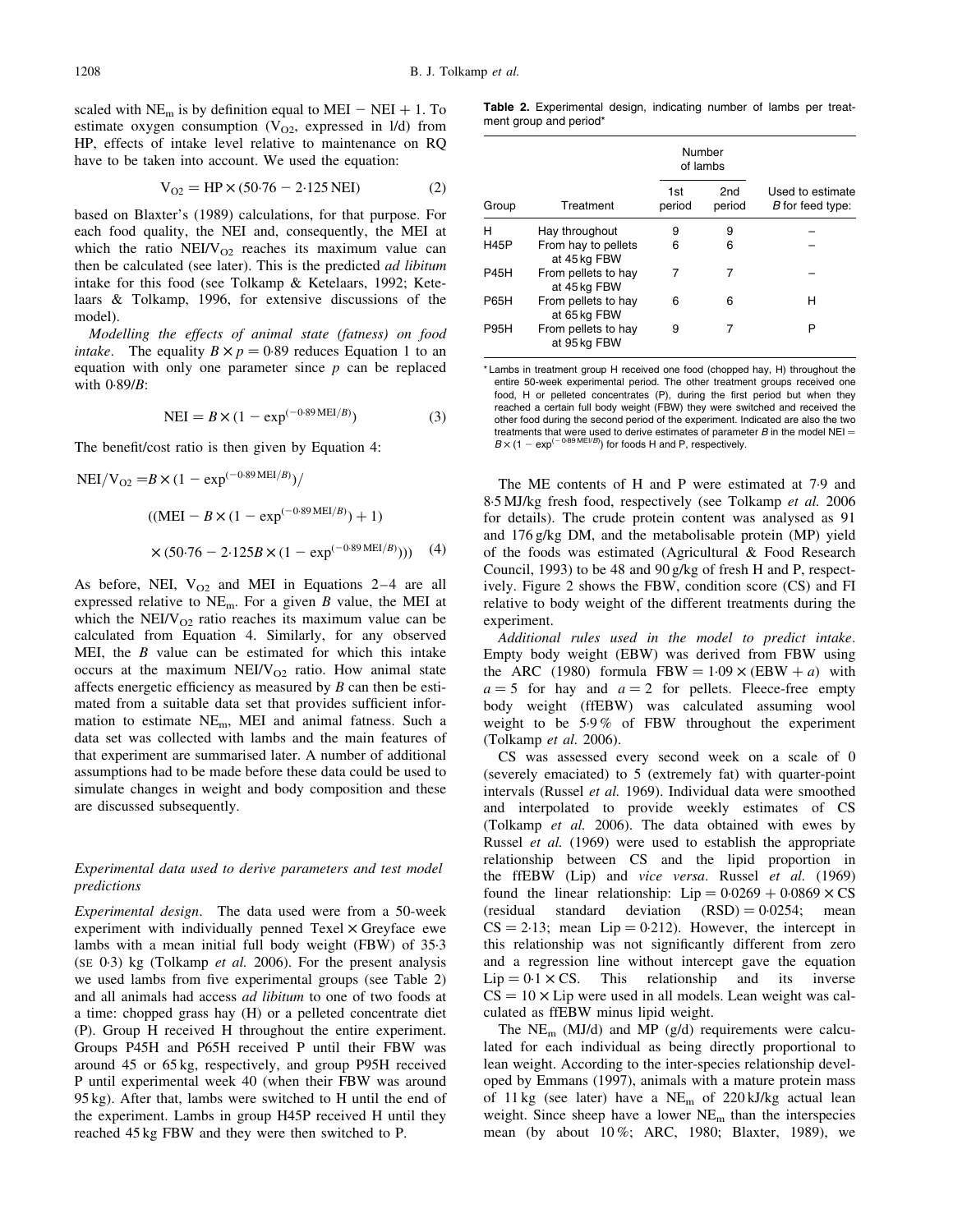

Fig. 2. Experimental data used to parameterise Equation 3 and to test predictions from the intake and simulation models. Group-mean observed full body weight (FBW; a) and condition score (b) against experimental week for all treatment groups. Hay (c) and pellet (d) intake relative to FBW. Groups received either pellets up to 95 kg FBW and subsequently hay (P95H, ·), pellets up to 65 kg FBW and subsequently hay (P65H, p), pellets up to 45 kg FBW and subsequently hay (P45H,  $\blacktriangledown$ ), hay throughout (H,  $\circ$ ) or hay up to 45 kg FBW and subsequently pellets (H45P, +).

decreased this estimate to 200 kJ/kg lean weight. MP requirements for maintenance (g/d) were converted from the Agricultural & Food Research Council (1993) estimates as being proportional to lean weight (1·2 g/kg lean weight).

and the group-means of the weekly predictions were compared with the observed group-means.

#### Estimating effects of animal fatness on parameter B

For an animal with a known FBW, CS and FI, and a food with a known ME content, the rules set out earlier allow the calculation of the MEI/NE<sub>m</sub> ratio. We assumed that the observed voluntary MEI was the result of an optimisation process that maximises  $NEIV<sub>O2</sub>$  as described earlier and estimated the appropriate B value. As such  $B$  values cannot be derived algebraically from Equation 4 for a given  $MEI/NE<sub>m</sub>$  ratio, a FORTRAN program was used to find the *B* value that would predict exactly the observed voluntary intake. This procedure was repeated for the weekly data of individual animals in two of the experimental treatments described earlier. To estimate the effects of fatness on B values for H, data from animals in treatment group P65H (last period) were used. To estimate effects of fatness on B values for P, data from animals in treatment group P95H (first period) were used. These groups were selected because they showed most variation in CS (see Fig. 2(b)) and were, therefore, most suitable to estimate effects of body fatness on B. Subsequently, the weekly group-means of individual  $B$  values were plotted against the weekly group-mean lipid to lean ratios (lipid/lean) to investigate the nature of this relationship. Linear regression analysis was used to estimate effects of lipid/lean on  $B$  values.

## Intake predictions using observed full body weight and condition score values

The relationships between the lipid/lean ratio in the ffEBW and the B values for foods H and P derived as described earlier were subsequently used to predict voluntary intake of the other three treatment groups (H, H45P and P45H) consisting of lambs with very different nutritional histories. First, the lipid/lean ratios were calculated for all individuals in these groups for all experimental weeks using the rules provided earlier and the corresponding  $B$  values were derived from the regression equations derived from observations obtained with animals in treatments P95H and P65H. Subsequently, Equation 4 was used to predict individual weekly intakes

## Additional rules used in the simulation models

The NE contents of lipid and of protein that was deposited (or mobilised) were taken as 39·6 and 23·6 MJ/kg, respectively (Emmans, 1994). MP was assumed to be utilised for maintenance and gain with efficiencies of 100 and 59 %, respectively (Agricultural & Food Research Council, 1993). Lean weight gain was estimated, after correcting for protein retention in wool, as  $4 \times$  protein gain. Protein retention in wool (g/d) was estimated according to the Agricultural & Food Research Council (1993) as  $(3 + 0.1 \times$  protein retention in ffEBW).

We relied on a Gompertz function to describe maximum protein gain. This function has been successful in describing body weight gain as well as potential protein gain in a variety of species (Emmans, 1997). The maximum daily protein gain of an animal that grows protein according to a Gompertz curve can be expressed (Lewis *et al.* 2002) as  $dP/dt = C \times P \times ln(A/P)$ in which  $dP/dt =$  maximum daily protein retention;  $A =$ mature protein mass;  $P$ = actual protein mass;  $C$  = growth parameter. Parameter A was estimated at 11 kg (Emmans, 1997; Jones et al. 2004) and C was estimated as  $0.23/A$   $0.27$ (Emmans, 1997), multiplied by a correction factor (0·67) as has been used before in sheep (Jones et al. 2004). To simulate FI and animal performance for lambs in each of the treatments, our starting position was a lamb of around 35 kg with lean and lipid body masses of 19.5 and 7 kg, respectively (corresponding to a CS of 2·6). These were used to estimate the  $NE<sub>m</sub>$ , the lipid/lean ratio and, consequently, the most appropriate B value. These estimates were used to predict MEI, NEI and MP intake for day 1. It was assumed that lambs would utilise all available MP above maintenance requirements for protein retention as long as the maximum, according to the Gompertz curve, was not exceeded. If the amount of available MP for deposition exceeded that amount, the animal was assumed to grow lean according to the Gompertz curve. The amount of NE associated with protein gain was calculated and, together with NEm, subtracted from the NEI. If this resulted in a positive value, this was assumed to be lipid retained. If the resulting value was negative it was assumed that the lamb mobilised energy from lipid. To take account of the variable intake at a given FBW, gut fill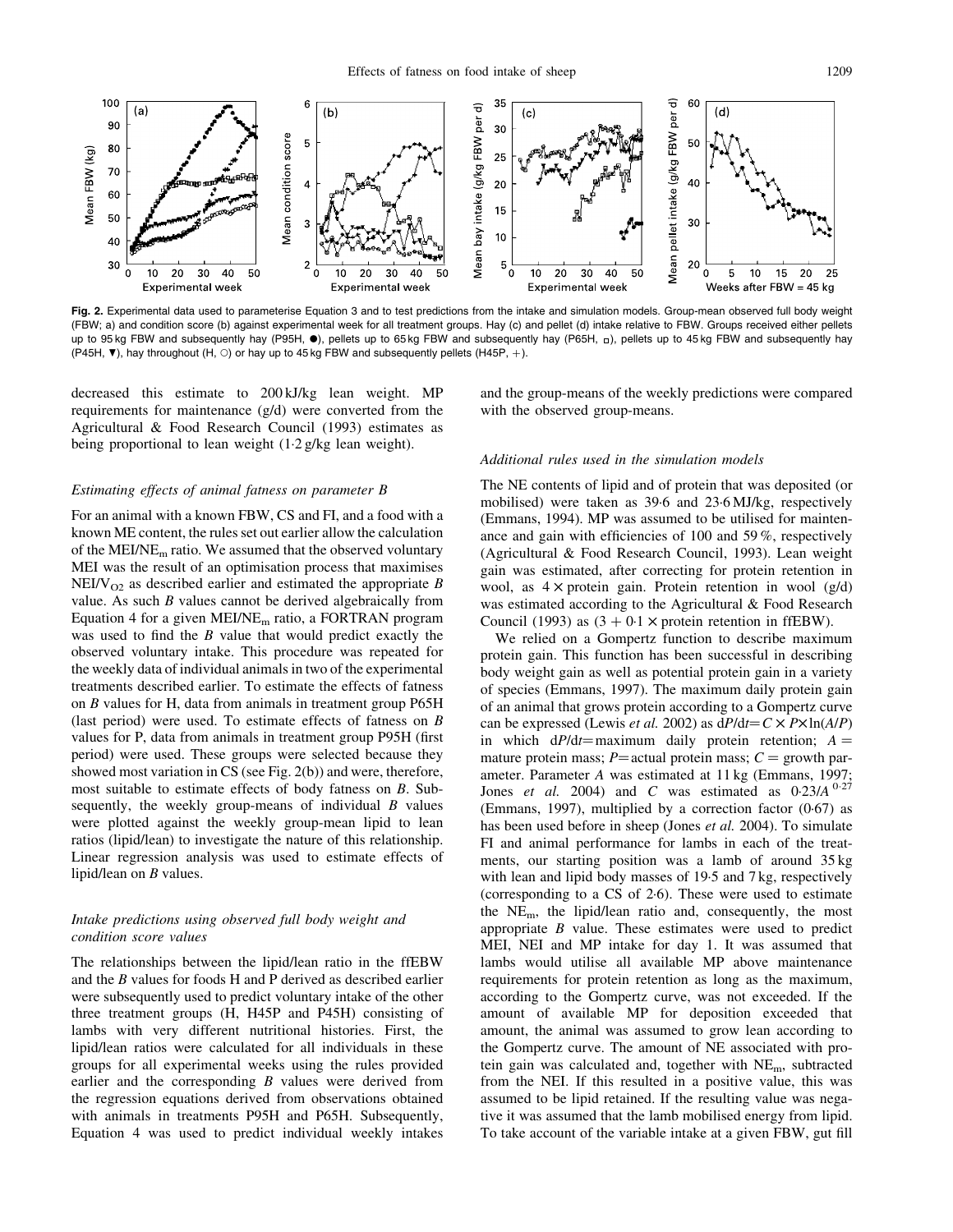was estimated as six times hay intake and 2·5 times pellet intake (derived from ARC, 1980). Using the rules given earlier, the resulting changes in lean and lipid weight, FBW and CS were calculated for day 1 and the 'updated' animal served as input for day 2 of the simulation, etc. One simulation was carried out for a lamb consuming hay for 50 weeks (to simulate treatment group H). In the other simulations, lambs received one food until animals entered week 41 (group P95H) or their simulated FBW reached the treatment mean FBW at which animals were switched to another food. Subsequently, the simulation was continued using the appropriate values for the other food to simulate each of our treatment groups (as in Fig. 2). For our extrapolation of the model to estimate final FBW and lipid content of lambs fed H or P continuously, this process was repeated for 1500 d for both foods.

#### Results

## Relationship between lipid/lean and estimated B values in groups P95H and P65H

Figure  $3(a)$  shows the group-mean estimates of B against the group-mean lipid/lean ratios up to experimental week 40 for group P95H (i.e. the period animals consumed pellets) and during the last 35 experimental weeks for group P65H (i.e. the period animals consumed hay). In both cases lower  $B$ values were associated with higher lipid/lean ratios. Linear regression analysis showed an obvious effect of food type on the intercept  $(P<0.0001)$  but no food type effect on the slope ( $P=0.96$ ). Figure 3(a) shows the regression lines with a common regression coefficient  $(-4.151)$  and intercepts of 7.26 and 3.18 for foods P and H, respectively  $(RSD = 0.23,$  $R^2$  0.98).

Equation 3 predicts that MEI will supply enough NE for maintenance ( $NE<sub>m</sub>$ ) only when the B value is 1.68. All estimated  $B$  values for food  $P$  were higher than this. Extrapolation of the regression line predicts that such a B value for P will be



Fig. 3. The relationship between the estimate for B and the lipid/lean ratio in the empty body. (a), Data and the regression lines that were used for intake predictions based on means, calculated per week, for sheep consuming pellets from treatment P95H (.) and sheep consuming hay from treatment P65H ( $\blacktriangle$ ); also depicted is the mean of all animals with condition score of 5, i.e. at a lipid/lean ratio of 1. The regression lines have both a slope of  $-4.151$  and intercepts of 7.26 and 3.18, respectively ( $R^2$  0.98, RSD = 0.23). (b), The estimates for groups H45P (O), H and P45H ( $\Delta$ ) and P95H ( $\Box$ ) are added to the observations of (a); the regression lines are those in (a) with the constant value of 0·82 added for food H at high lipid/lean ratios. For an explanation of treatment codes, see Fig. 2.

achieved in animals with a lipid/lean ratio of 1·38, which corresponds with a lipid proportion in the ffEBW of 1·38/  $2.38 = 0.58$ . Estimated B values for the hay were mostly lower than 1·68, suggesting that group P65H lambs generally were in negative energy balance during the period they received hay.

#### Predicted food intakes for groups H45P, H and P45H

The *B* values for H that were derived according to the method described earlier were used to predict intake of individual animals in treatment group H and in treatment group P45H while lambs consumed H. Similarly, the regression line derived with data obtained for food P and shown in Fig. 3(a) was used to predict intake for animals in treatment H45P while they consumed P. The group-mean predictions and observations are shown in Fig. 4. For all treatment groups, the predicted trend in intake change matches the observations closely. On average, predicted intakes were higher than observed in group H (by  $1.1$  (se  $0.9$ ) %) but lower than observed intakes in groups P45H (by  $-0.5$  (se 1.0) %) and H45P (by  $-5.1$ (SE 1.5)  $%$ ).

We intended to use the regression line of  $B$  on the lipid/lean ratio to also predict the hay intake during the last 10 weeks of group P95H. It was evident, however, that linear extrapolation of this line would predict negative values for  $B$  and then Equation 4 cannot be interpreted. To derive the shape of the relationship between B and animal fatness for very fat sheep, we estimated for group P95H (as well as for the other groups, see Fig.  $3(b)$  the B values from their intake levels and related these to the estimated lipid/lean ratios. For most groups, the estimated  $B$  values agreed rather well with those estimated for groups P65H (for hay) and P95H (for pellets). However, Fig. 3(b) shows that for animals in group P95H consuming hay the estimated B values did not vary systematically with the lipid/lean ratio and averaged 0·82. This value was similar to the B values observed for the animals in group P65H while these were fat.

#### Simulated intake and performance of lambs in all treatment groups

Figure 5 shows the results of the predictions of the simulation model together with the group-means observed. The simulation of the FBW of lambs receiving P (i.e. the first part of treatments P45H, P65H and P95H and the last part of treatment H45P) was very close to the group-means observed. Also the simulated CS for lambs receiving P followed the observations very accurately for treatment H45P and the average of treatments P45H, P65H and P95H during the first part of the experiment. Lambs in treatment P95H had the lowest CS of animals receiving pellets during the first part of the experiment and the observed values for lambs in this treatment were slightly lower than simulated during the first 40 weeks of the experiment. The simulated CS of lambs receiving H were also close to observations for all treatment groups (see Fig. 5(b)) except P95H where simulated values are again slightly higher than observations during the last 10 weeks of the experiment. Simulated FBW of lambs that received H were not always as accurate as they were for lambs receiving P. The observations and simulated FBW were similar for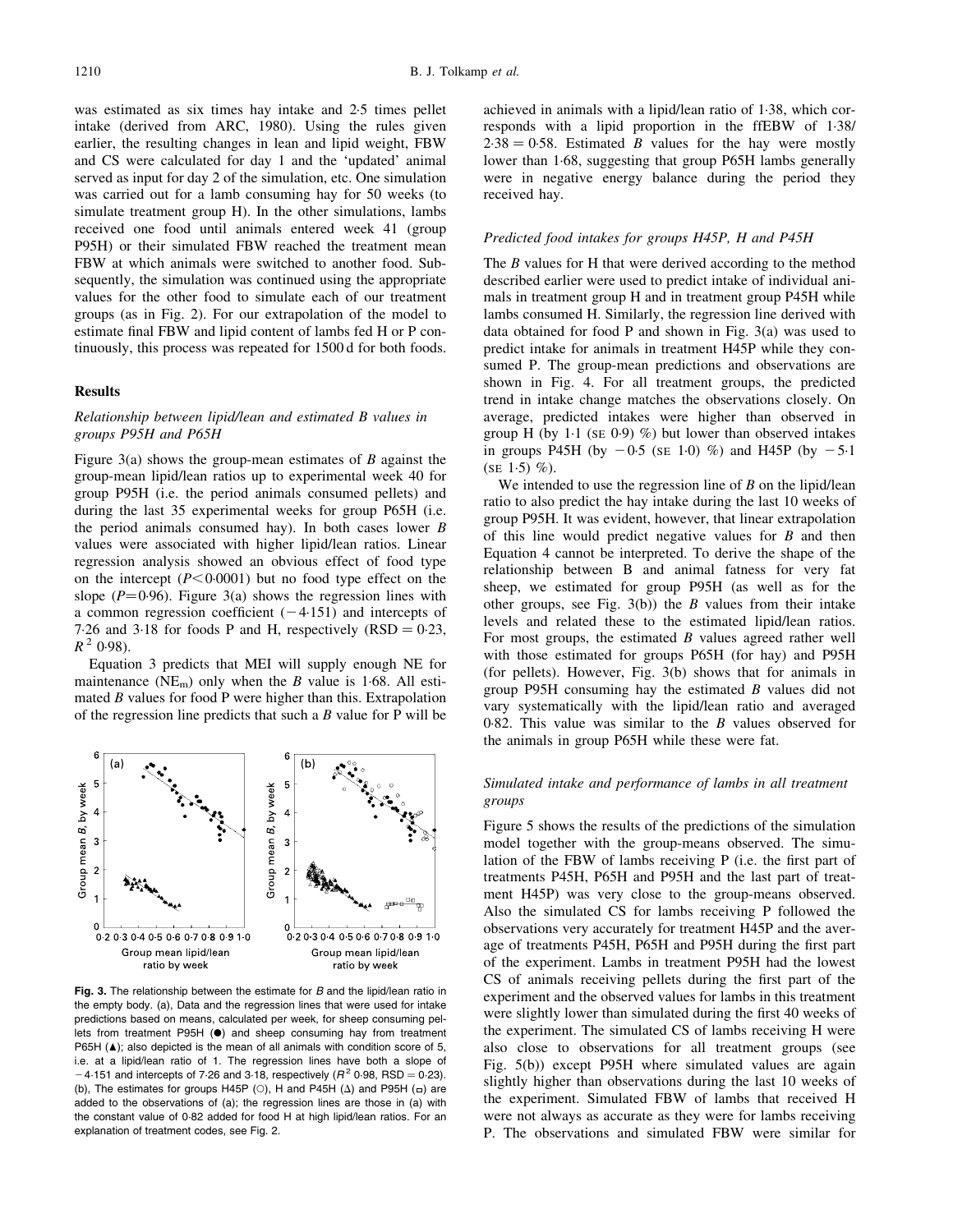

Fig. 4. Observed (O) and predicted ( $\bullet$ ) fresh food intake for (a) group H, (b) group P45H, all compared at the same experimental week and for (c) group H45P, against synchronised weeks since the change from hay to pellets. For an explanation of treatment codes, see Fig. 2.

treatments H, P45H and P95H. However, the simulated FBW of lambs receiving H in treatment P65H were predicted to first decrease and then increase again. In contrast, the observed group-mean FBW was almost constant during the last 30 weeks of the experiment.

## Predicted final body weights and lipid contents of lambs fed hay or pellets only

Figure 6 shows the extrapolation to 150 weeks of the simulation model for a lamb with an initial FBW of 35 kg and a CS of 2·6 that continuously consumes either H or P. The simulation model predicted that FBW would stabilise at 77 and 118 kg for animals receiving H or P and that the associated lipid contents in the EBW would then be 26 and 58 %, respectively.

#### Discussion

#### Underlying rules and assumptions

Intake in relation to energetic efficiency. The intake model developed by Tolkamp & Ketelaars (1992) is based on the



Fig. 5. The fit of the full body weight (a) and condition score (b) predicted by the simulation model (see Materials and Methods) as indicated by the solid lines to the group-mean observations for treatments P95H  $(\bullet)$ , P65H  $(\square)$ , P45H ( $\blacktriangledown$ ), H ( $\circ$ ) and H45P (+). For an explanation of treatment codes, see Fig. 2.

assumption that an increase in FI not only provides the animal with increased benefits (notably available energy) but is also associated with increased costs. The idea that animals may optimise their (feeding) behaviour in relation to both benefits and costs is not uncommon, especially in the behavioural ecology literature (e.g. Stephens & Krebs, 1986; Houston & McNamara, 1999). The model of Tolkamp & Ketelaars (1992) defined benefits in terms of intake of net energy, a widely used currency (e.g. Stephens & Krebs, 1986), and costs in terms of oxidative metabolism. Damage caused by oxidative metabolism is a major factor in the occurrence of many diseases and the gradual loss of vitality and of ageing (for reviews see e.g. Finkel & Holbrook, 2000; Ramsey et al. 2000; Hunt et al. 2006; Terman & Brunk, 2006). For instance, a decrease in energy expenditure leads to a much lower frequency of lesions and tumours long before animals die (Berg & Simms, 1960) and protection against oxidative damage leads to more active animals long before senescence occurs (Orr & Sohal, 1994). In addition, increased energy expenditure can have negative effects on the functioning of the immune system (e.g. Houston & McNamara, 1999) and on reproductive performance (Johnston et al. 2006). Oxidative damage, therefore, has clearly fitness consequences and, for that reason, costs of feeding in the present paper were assumed to vary depending on oxidative metabolism which is affected



Fig. 6. Extrapolations of the simulation model that predict the full body weights (a) and lipid contents (b) in the empty body of ewes that consume hay (lower curves) or pellets (higher curves) throughout.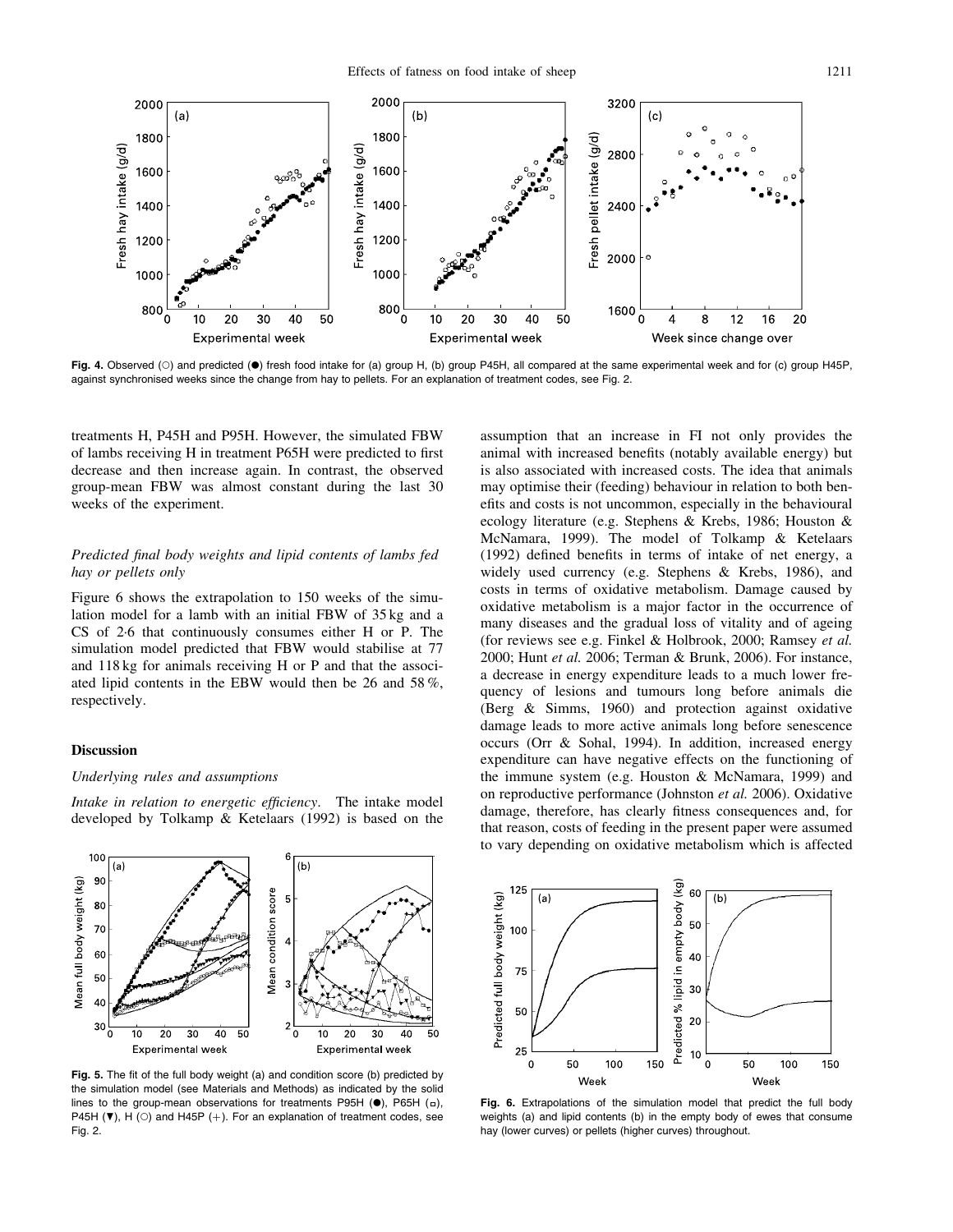directly by energetic efficiency. The ratio  $NEI/V<sub>O2</sub>$  was preferred over the ratio NEI/energy expenditure (as discussed by Stephens & Krebs, 1986) because the requirements for such an assumption are unlikely to be met (see discussion by Tolkamp et al. 2002).

It is well established that ruminants utilise the ME of foods with varying efficiency (ARC, 1980). Similar intakes of NE from foods of different quality are associated with widely different costs in term of oxidative metabolism and this is the basis of Equation 4. Tolkamp & Ketelaars (1992) hypothesised that the parameters in Equation 4 would change gradually as animals matured and became fatter. This was supported by Ketelaars & Tolkamp (1996) who re-analysed data collected in respiration experiments by Graham (1969) with sheep that differed in maturity. When Equation 1 was fitted to these data the results showed that estimated  $B$  values decreased and p values increased with level of fatness. As a result, the predicted optimum NEI/NEm changed in the direction of 1 when animals matured. This was the first empirical evidence that animal state can indeed affect efficiency of ME utilisation in sheep.

Since that time, new information about the mechanisms linking animal fatness and animal metabolism has become available. It is now evident that lipid tissue is not metabolically inert, as once thought, but produces adipocytokines including leptin, which can have a large effect on the physiology and behaviour of animals (e.g. Maffei et al. 1995; Lord et al. 1998; Ehrhardt et al. 2000; Schneider et al. 2000; Macajova et al. 2004; Meier & Gressner, 2004; La Cava & Matarese, 2004; Ahima, 2005), including sheep (Delavaud et al. 2000; Blache et al. 2000; Daniel et al. 2002). Higher blood leptin levels result in a change in energy partitioning towards oxidative metabolism (Friedman & Halaas, 1998; Houseknecht et al. 1998), as is demonstrated most convincingly by pair-feeding (Wang et al. 1999). If an increase in body fatness increases blood leptin levels and, consequently, energy expenditure, the result will be a decrease in energetic efficiency. This suggests a possible mechanism to explain the observation that the efficiency with which sheep utilise ME from a given food depends on the fatness of the sheep that consumes it. Then the effects of body fatness on FI of sheep can be readily incorporated into a model that uses variation in energetic efficiency to predict FI. We, therefore, set out to investigate how effects of fatness on FI could best be incorporated into the existing model based on Equation 1. To that end, we had to determine first how sheep fatness would affect the parameters in this equation.

The relationship between  $B$  and  $p$ . The relationship between NEI and MEI in Equation 1 is determined by the values of parameters  $B$  and  $p$ . Blaxter  $\&$  Boyne (1970) noticed that, across foods, variation in  $B$  is not independent of variation in  $p$ . In particular, they investigated the possibility that  $B$  could be equal to the inverse of  $p$  but concluded that this resulted in a model that gave a worse fit to the data. Blaxter & Boyne (1970) may have been unaware of the physiological significance of the hypothesis that  $B \times p$  would be unity. This significance is best demonstrated by analysis of the first derivative of Equation 1 with respect to MEI:

$$
dNEI/dMEI = B \times p \times \exp^{(-p \times MEI)} \tag{5}
$$

This first derivative, that is the partial efficiency of ME utilisation, approaches  $B \times p$  when MEI approaches zero. Therefore,  $B \times p$  is the first derivative of Equation 1 in the origin and represents the efficiency with which the first J of MEI is utilised. The hypothesis that  $B \times p$  would be equal to unity can therefore only be physiologically meaningful if two assumptions are valid, i.e. (1) that there is no effect of food quality on the partial efficiency of ME utilisation for the first J of ME that is consumed and (2) that this efficiency is 100 %. Although there may be no a priori reason to believe that the first assumption should be false, the second one seems highly unlikely. The stoichiometry of the reactions producing ATP from various substrates suggest that animals will utilise energy in the form of fermentation end-products with a lower efficiency than energy from body lipid reserves (Alberts et al. 1989), which has been confirmed by in vivo studies (ARC, 1980). In addition, energetic costs associated with eating, ruminating and digestion will decrease the efficiency of ME utilisation still further. Table 1 and Fig. 1 show that the values for  $B \times p$  vary little around the mean of 0.89. A re-analysis of the original parameter estimates (Blaxter & Boyne, 1978, Appendix 1), showed that the product of B and  $p$  (with a mean value of 0.89) was indeed not affected  $(P=0.3)$  by food quality as indicated by q. Therefore, these empirical data are consistent with a maximum partial efficiency of ME utilisation below 100 %.

The rule  $B \times p = 0.89$  converts Equation 1 into a one-parameter model, which has advantages, both for the analysis of experimental data and for the use of this equation in modelling. For the analysis of experimental data it provides a much more robust model because estimates for  $B$  and  $p$  that combine to predict partial efficiencies of more than 100 %, such as happened for some foods depicted in Fig. 1, will no longer occur. For modelling purposes, the rule obviously simplifies the manner in which the effects of food quality and animal state on the relationship between MEI and NEI can be quantified.

The protein module. Since Equation 4 is essentially an energy metabolism model, a module describing the animal in terms of protein or lean growth had to be added. Successful growth models to describe maximum (protein) gains for a variety of species, including sheep (e.g. Jones et al. 2004), have made use of the Gompertz curve (Emmans, 1997), for which two curve parameters are essential. The parameter value selected for mature protein size  $(A = 11 \text{ kg})$  was similar to those used before for sheep of similar genotypes (e.g. Jones et al. 2004). Across species, the rate parameter  $C$  relates to A as:  $C = 0.023 \times A^{-0.27}$  (Emmans, 1997). For  $A = 11$  this results in the estimate  $C = 0.012$ . Preliminary analysis showed that the use of these parameters resulted in lean weights for pellet-fed lambs that were considerably higher than those experimentally observed. Parameter C was, therefore, set at a value of 0·008 because this resulted in a realistic description of observed lean weights for the pellet-fed sheep. To check whether this was unique for the present data set, we fitted a Gompertz curve to the long-term data presented by Blaxter et al. (1982) and Hou (1991). In these long-term experiments, sheep had access ad libitum to high-quality pelleted foods that allowed an accurate estimate of mature size of the sheep. Also for these data sets, the estimated values for parameter C were much lower  $(20-40\%)$  than the C value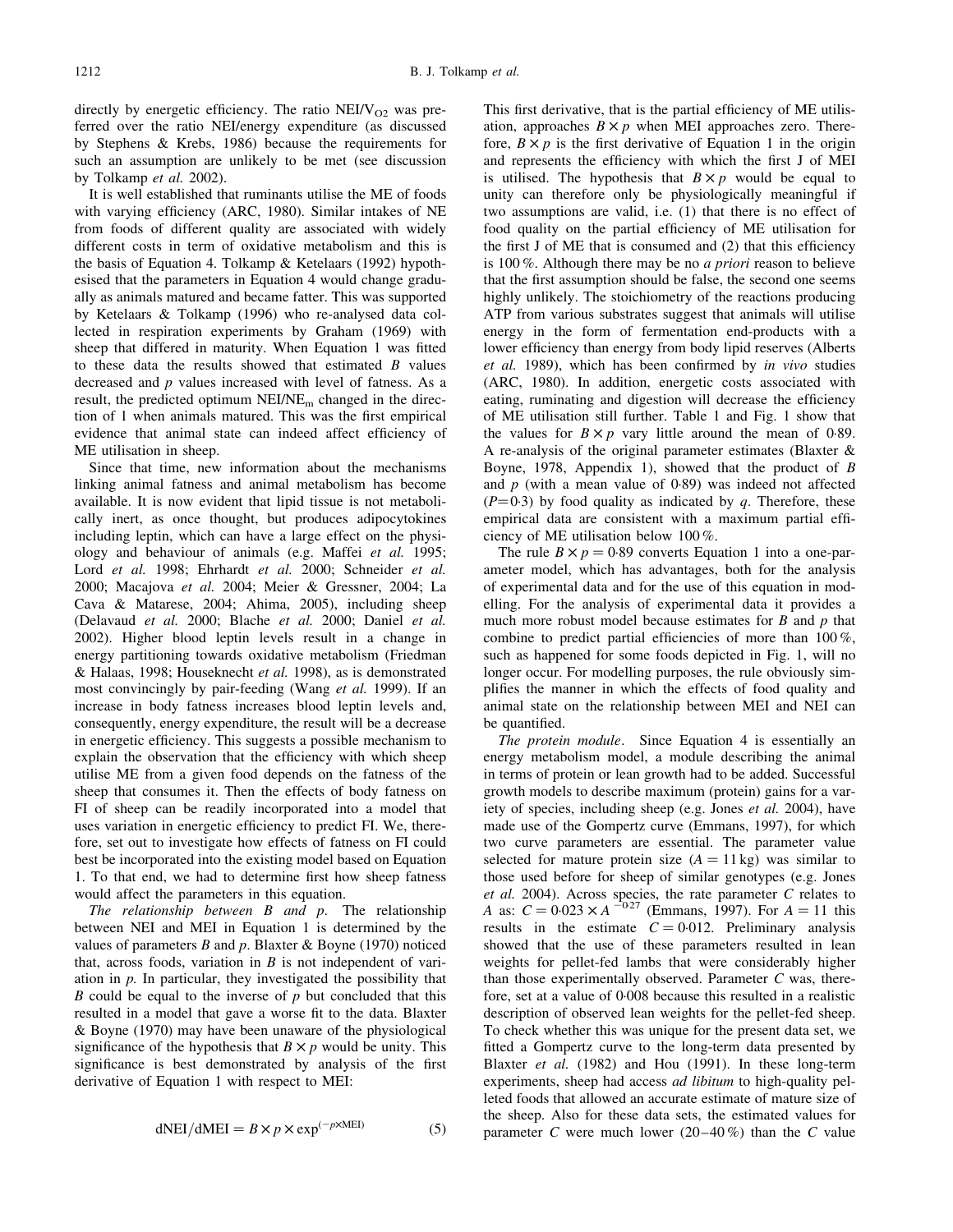calculated from their A according to the interspecies mean. This suggests that the value of C for sheep may be lower than the interspecies mean. We concluded that the observed lean weights of the pellet-fed animals could only be described accurately by using a corrected  $C$  value that was similar to values derived from other long-term data sets obtained with sheep.

For the simulation model it was assumed that lambs would use all the MP that was consumed above maintenance requirements to deposit protein as long as this did not exceed maximum lean and wool growth rate. Since food P supplied liberal amounts of MP, the Gompertz curve determined lean gain of lambs receiving P. However, the MP supplied by the hay generally limited lean gain of lambs consuming hay to lower levels than allowed by the Gompertz curve for a considerable part of the experiment. Lambs could, and in some treatment weeks were predicted to, gain lean body mass while being in a negative energy balance, as has been observed in practice before (Fattet et al. 1984).

## Model predictions

Predictions of food intake. If specific signals from adipocytes increase with lipid reserves and have their effects in the lean part of the animal's body, the lipid/lean ratio may be the best indicator of animal fatness for intake predictions. Estimated B values for the P and H foods varied linearly with lipid/lean ratios and we found no evidence that the slope of the regression lines was affected by food quality (Fig. 4(a)). Lambs in treatments H, P45H and H45P, of which hay intakes were predicted, had average lipid/lean ratios that were lower for much of the observation period than lambs in the treatments that supplied the  $B$  estimates. In addition, the FBW of lambs consuming hay in treatments H and P45H were lower throughout the observation period than lambs in P65H that supplied the B estimates for hay. Despite this, intakes were predicted quite accurately.

The data in Fig. 3(b) show that for animals consuming hay in which the lipid/lean ratio exceeded 0·57, corresponding to a CS of 3.6, this ratio ceased to affect estimated B values. The data do not suggest a curvilinear relationship between B and lipid/lean ratios for hay but, instead, a 'broken-stick' type of relationship. At present it is not clear what the cause of such a relationship could be, nor if similar breaks occur in the relationships between  $B$  estimates and lipid/lean ratio for other (intermediate) food qualities.

Simulation modelling of lamb performance. Equation 4 predicts NEI as well as MEI, i.e. this takes account of differences in efficiency of ME utilisation. Extending the comparison between observations and predictions from FI alone to animal performance can then provide a much stronger test of the hypothesis that energetic efficiency affects energy intake.

The simulations of body weight and CS of lambs were quite accurate (Fig. 5), with only a few exceptions. Lambs in treatment P65H consuming hay were predicted to first lose, then gain, some weight while in reality their weights were almost constant (Fig. 5(a)). Predicted FBW of lambs in treatments H and P45H were higher than observations during the last 10 weeks. This is likely to be related to shearing in week 40. Even though wool weights were added to FBW during this period, there was clearly a drop in FBW just after week 40 which was related to a decrease in hay intake in these groups immediately following shearing (see Figs. 5(a) and  $2(c)$ ). A decrease in FI in the first weeks after shearing has been observed before (Hou, 1991; BJ Tolkamp, unpublished results). Lambs in treatments H and P45H continued to gain weight after the decrease in FBW following shearing but the simulation model did not take this intake check into account and, consequently, overestimated FBW in this period.

Changes in CS were predicted quite accurately for all treatments except P95H for which the CS was somewhat over-predicted. Simulated CS were calculated from the rule derived from a re-analysis of Russel et al.'s (1969) data and we are confident that this rule gives an adequate relationship between the lipid content in the ffEBW and CS over most of the CS range in this experiment. However, condition scoring cannot detect an increase in animal fatness after sheep have reached a CS of 5. Several animals in treatment P95H reached a CS of 5 several weeks before they were switched to hay in experimental week 40. These animals continued to gain weight during the last weeks they consumed P and it seems very likely that also their fatness continued to increase. However, these animals continued to be scored at 5, which is the upper limit of the scale. As a result, the group-mean CS in this treatment during this period probably underestimated the real average level of lipid reserves in these animals.

Extrapolating the simulation model. Even models that accurately predict observed changes in intake and performance for a given data set can be based on rules that result in predictions that must be considered as implausible when these models are extrapolated to conditions not encountered in the experiment (Parks, 1982; Emmans & Kyriazakis, 1995). Extrapolation can be used, therefore, to falsify models, although reasonable predictions beyond the range of observations are no proof that the model assumptions are sound. Our simulation model predicted that, in the long run, FBW as well as body lipid content will approach asymptotes. Asymptotes are part of the input data in virtually all growth models (e.g. Parks, 1982; Ferguson, 2006). However, although the model developed here was based on an asymptote to describe final lean body mass, no asymptote for lipid mass or FBW was defined. That lipid mass and FBW do approach asymptotes, and the value of these asymptotes, are, therefore, predictions of the model itself.

The model predicted that animals receiving hay or pellets only will reach, after several years, the same lean mass but different final FBW of 77 and 118 kg, respectively. This difference is almost entirely the result of differences in predicted final lipid mass. Body lipid content of ewes consuming pellets was predicted to increase as long as animals gain weight. This increase caused a continuous decrease in energetic efficiency as measured by parameter B. This, in turn, affected NEI negatively until it was equal to  $NE<sub>m</sub>$  and both FBW and lipid content in the ffEBW stabilised. In contrast, the body lipid content of ewes consuming hay was predicted to first decrease for about 1 year (as indeed observed during the present experiment) but then to increase again. This is a result of the manner in which the model partitions energy. When hay-fed lambs had a relatively low lean body mass, energy was primarily retained in the form of protein and little in the form of lipid, which caused a gradual decline in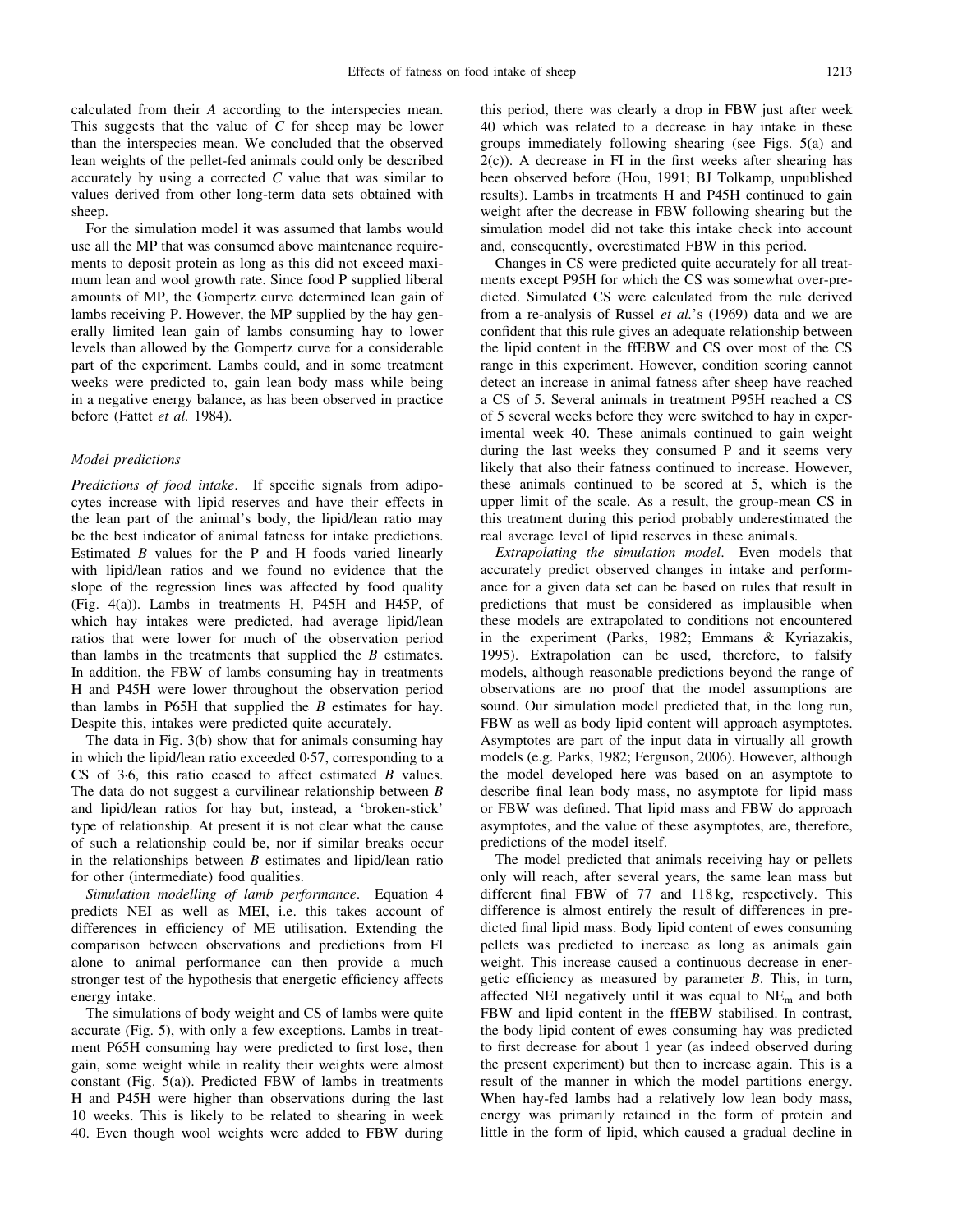lipid/lean ratio in the body. This affected NEI positively via its effect on the value of B. As animals were approaching their mature protein mass, daily protein retention decreased and lipid retention increased. This increased the lipid/lean ratio, which caused NEI to gradually decrease to NE<sub>m</sub> and then FBW and body lipid content approached their asymptotic value. According to our model, therefore, animals fed hay of the type used will never achieve the same FBW and lipid content that is achieved by animals consuming high-quality pellets.

FBW of around 120 kg have been recorded before in sheep with long-term access to high-quality food (e.g. Blaxter et al. 1982). Observed lipid contents in the EBW of these animals were indeed between 50 and 60 %, as predicted by our model. We do not know of data sets that recorded FBW and CS of ewes fed the same quality of hay for many years but practical experience suggests that ewes can indeed be fed medium-quality hay for long periods without becoming overly fat. The predictions certainly seem to be within the range of expectations.

#### Biological implications

In our model, lipid reserves act as a feedback mechanism, via energetic efficiency, on intake relative to maintenance. Sheep consuming high-quality foods, associated with high energetic efficiencies, will deposit high levels of lipid reserves and will defend these once these have reached their asymptotic level. In contrast, animals consuming hay of a quality used in the present experiment will not attain very high levels of lipid reserves, and fat animals will not defend extensive lipid reserves when they have access only to poorer-quality foods associated with lower energetic efficiencies. This was predicted by the model and was observed in the sheep data. This is consistent with observations in other species. Rats with access to normal laboratory chow show modest gains and, in time, will reach a stable body weight at a given lipid content (Mela & Rogers, 1998). When they have access, in addition to the lab chow, to foods the energy of which can be incorporated efficiently into body reserves (such as fat, peanuts, etc.) they gain weight faster and, in time, reach a higher stable body weight with a much higher lipid content. However, when such animals are then returned to lab chow, the accumulated lipid is not defended. Instead, intake is initially so low that lipid is mobilised rapidly until the lipid reserves approach a level that is typical for animals consuming lab chow (Mela & Rogers, 1998).

Such mechanisms may well be the result of an evolutionary history in which animals may have been confronted with variation (e.g. seasonal) in food quality. When food quality is high in terms of energetic efficiency, animals may benefit from high energy intakes and deposition of reserves because of the low costs associated with such NE gain. In contrast, animals may deposit little lipid or even mobilise it in other seasons when, in terms of energy expenditure, procurement of NE or the defence of existing NE reserves is costly. That was the underlying idea of the model of Tolkamp & Ketelaars (1992) to explain variation in intake due to variation in food quality. The present paper extends this approach to take account of the effects of existing reserves on intake and performance. The value of a given food for a given animal may depend upon its state of fatness. Additional lipid reserves may be more valuable for animals with a low lipid/lean ratio than for very fat animals. The leaner animal, therefore, would benefit more from higher intakes than the fat animal when it has access to high-quality food. The model developed in the present paper is consistent with this view.

#### Acknowledgements

This work was supported by a Scottish Executive Environment and Rural Affairs Department Flexible Fund grant to the Scottish Agricultural College, the University of Edinburgh, the Macaulay Institute and the Rowett Research Institute. The authors are grateful to David Anderson, Terry McHale and Lesley Deans for expert care of experimental animals and data collection.

#### References

- Agricultural and Food Research Council (1993) Energy and Protein Requirements of Ruminants. Wallingford: CAB International.
- Agricultural Research Council (ARC) (1980) The Nutrient Requirements of Ruminant Livestock. Wallingford: CAB International.
- Ahima RS (2005) Central actions of adipocyte hormones. Trends Endocrinol Metab 16, 307–313.
- Alberts B, Bray D, Lewis J, Raff M, Roberts K & Watson JD (1989) Molecular Biology of the Cell. New York and London: Garland Publishing.
- Berg BN & Simms HS (1960) Nutrition and longevity in the rat. II Longevity and the onset of disease with different level of food intake. J Nutr 71, 255–263.
- Blache D, Tellam RL, Chagas LM, Blackberry MA, Vercoe PE & Martin GB (2000) Level of nutrition affects leptin concentrations in plasma and cerebrospinal fluid in sheep. J Endocrinol 165, 625–637.
- Blaxter KL (1989) Energy Metabolism in Animals and Man. Cambridge: Cambridge University Press.
- Blaxter KL & Boyne AW (1970) A new method of expressing the nutritive value of feeds assources of energy. In Energy Metabolism of Farm Animals, 5th Symposium, Viznau, pp. 9–13 [A Schurch and C Wenk, editors]. Zurich: Juris Druck (Publications European Association of Animal Production, 13).
- Blaxter KL & Boyne AW (1978) The estimation of the nutritive value of feeds as energy sources for ruminants and the derivation of feeding systems. J Agric Sci Camb 90, 47–68.
- Blaxter KL, Fowler VR & Gill JC (1982) A study of the growth of sheep to maturity. *J Agric Sci Camb* 98, 405-420.
- Daniel JA, Whitlock BK, Baker JA, Steele B, Morrison CD, Keisler DH & Sartin JL (2002) Effect of body fat mass and nutritional status on 24-hour leptin profiles in ewes. J Anim Sci 80, 1083–1089.
- Delavaud C, Bocquier F, Chilliard Y, Keisler DH, Gertler A & Kann G (2000) Plasma leptin determination in ruminants: effects of nutritional status and body fatness on plasma leptin concentration assessed by a specific RIA in sheep. *J Endocrinol* 165, 519-526.
- Ehrhardt RA, Slepetis RM, Siegal-Willott J, Van Amburgh ME, Bell AW & Boisclair YR (2000) Development of a specific radioimmunoassay to measure physiological changes in circulating leptin in cattle and sheep. *J Endocrinol* 166, 519–528.
- Emmans GC (1994) Effective energy: a concept of energy utilization applied across species. Br J Nutr 71, 801–821.
- Emmans GC (1997) A method to predict the food intake of domestic animals from birth to maturity as a function of time. J Theor Biol 186, 189–199.